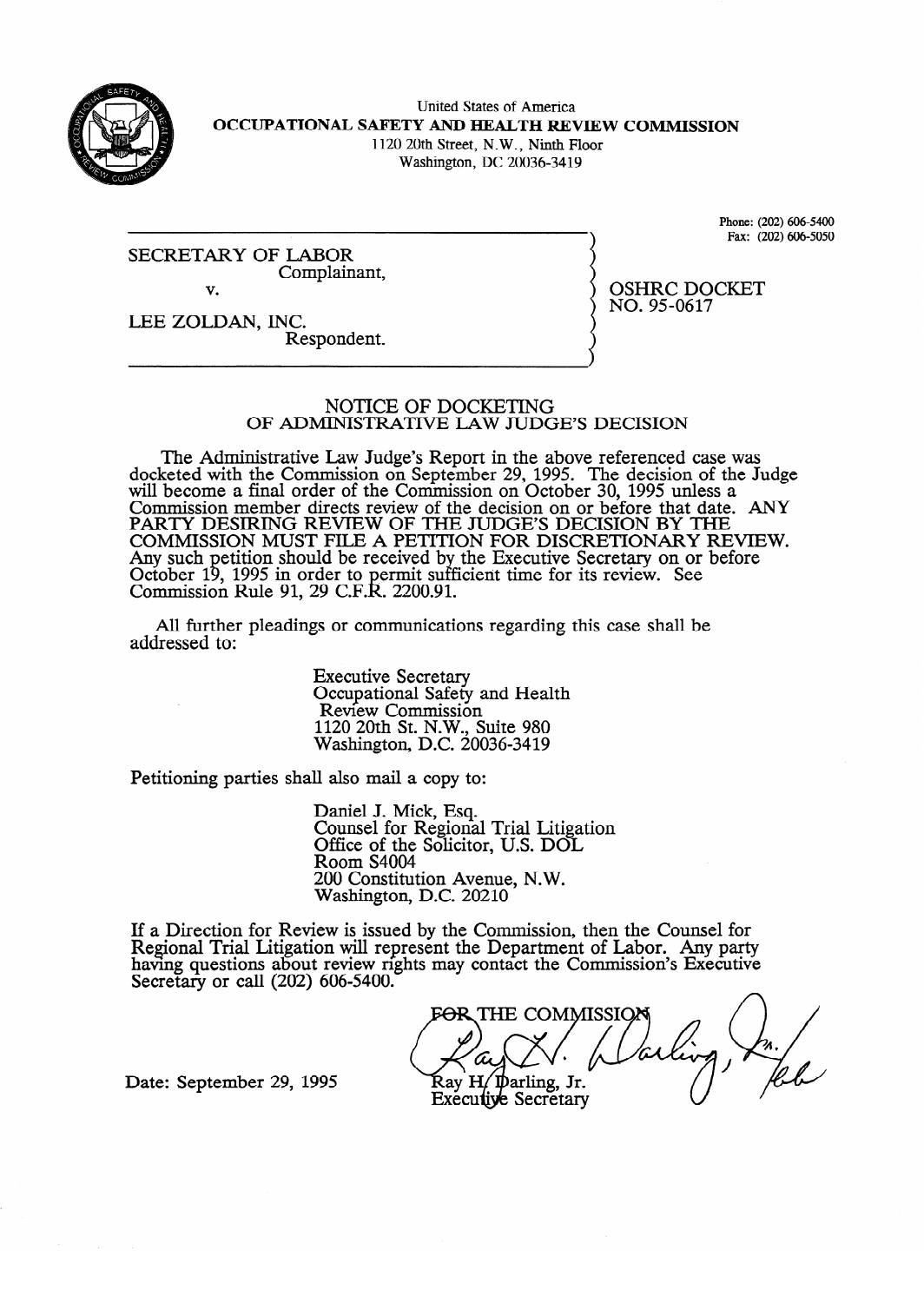### DOCKET NO. 95-0617

## NOTICE IS GIVEN TO THE FOLLOWING:

Patricia Rodenhausen, Esq. Regional Solicitor Office of the Solicitor, U.S. DOL 201 Varick, Room 707 New York, NY 10014

Lee Zoldan, Presiden Lee Zoldan, Inc. 381 North Street Middletown,, NY 10940

Irving Sommer Chief Administrative Law Judge Occupational Safety and Health Review Commission One Lafayette Centre 1120 20th St. N.W., Suite 990 Washington, DC 20036 3419

00106720592:02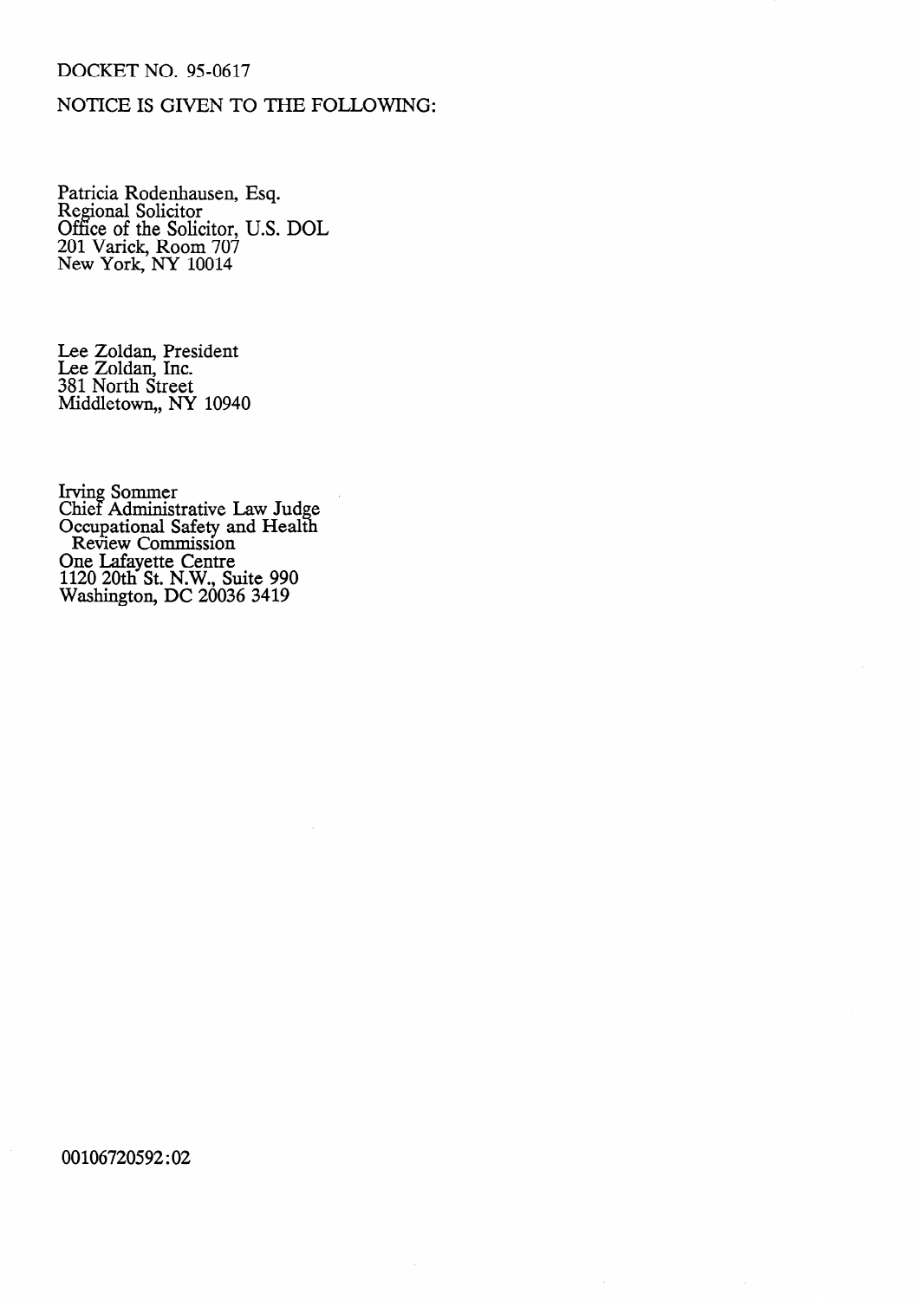

**Plone:**  $(202)$ 606-3409 **Fax (202) Fax (202) Fax (202) Fax (202) Fax (202) Fax (202) Fax (202) Fax (202) Fax (202) Fax (202) Fax (202) Fax (202) Fax (202) Fax (202) Fax (202) Fax (202) Fax** 

| SECRETARY OF LABOR, |                    |
|---------------------|--------------------|
| Complainant,        |                    |
| V.                  | Docket No. 95-0617 |
| LEE ZOLDAN, INC.,   |                    |
| Respondent.         |                    |
|                     |                    |

#### **APPEARANCES:**

Luis Micheli, Esq. Ms. Sabina Rezza For the Complainant

Lee Zoldan, President For the Respondent

BEFORE: Chief Judge Irving Sommer

# BEFORE: Chief Judge Irving Sommer

The Secretary moved to dismiss the Respondent's notice of as not being timely filed under section 10 of the Act. A hearing was held in New York, N.Y. on August 10, 1995 concerning the merits of the motion at which time evidence and testimony was profert by both parties.

The citation setting forth the alleged violations and the accompanying notification of proposed penalty was issued by certified mail on January 12, 1995 and received on June 13, 1995. Pursuant to section 10(a) of the Act, 29 U.S.C.659(a), Zoldan was required to notify the Secretary of any

to section 10(a) of the Act, 29 U.S.C.659(a),  $\Delta$  the Secretary of any  $\Delta$  the Secretary of any  $\Delta$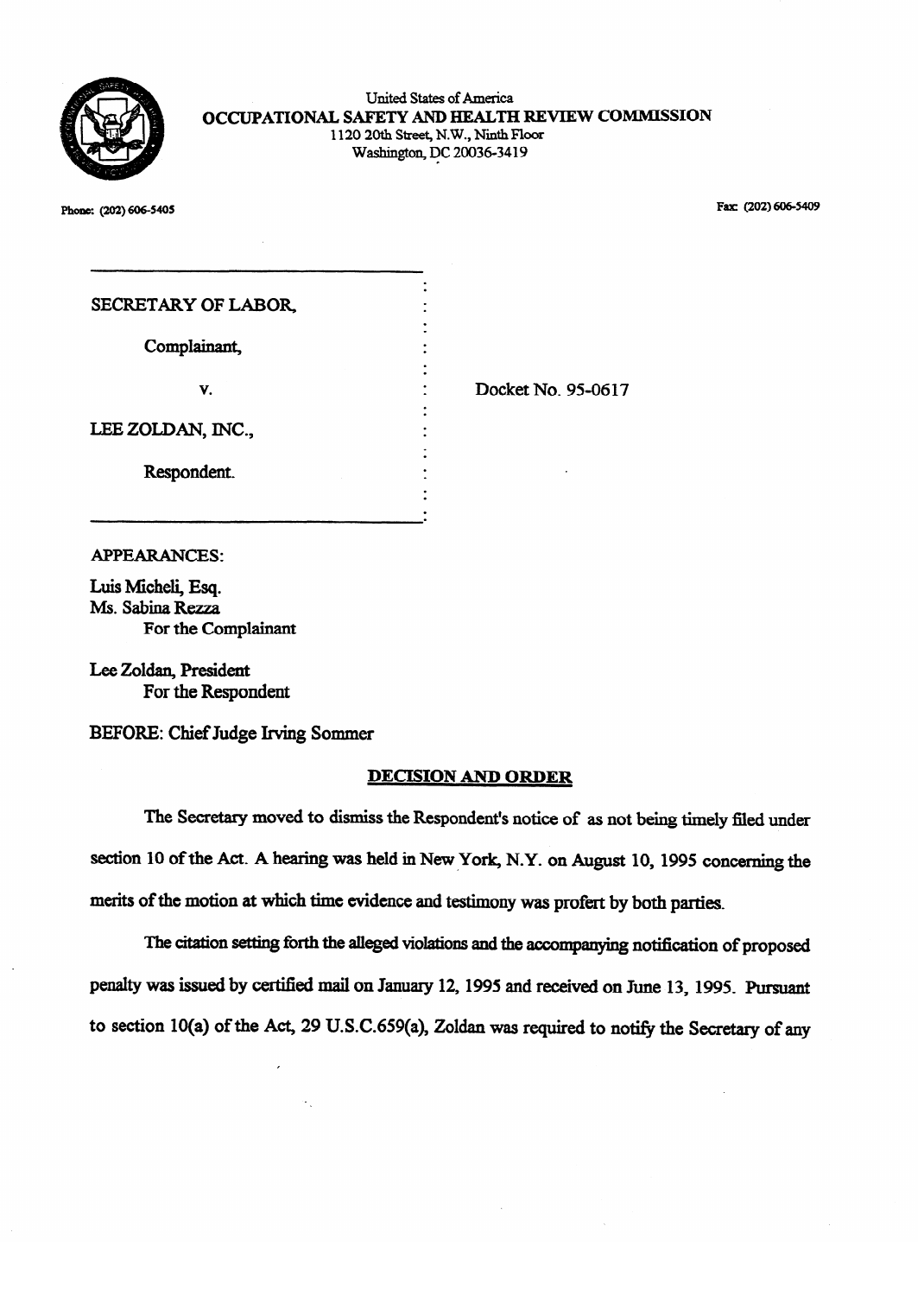intent to contest within **15** working days of receipt of the citation and notification of proposed penalty, or February 6,199s. In the absence of a timely contest, the citations and proposed penalties would be deemed a final judgement of the Commission by operation of law. Section 10(a).

In a **letter** dated March **24,199s** the Respondent stated that its failure to file a notice of contest during the 15 day period was that he believed that if the violations were corrected and he only contested the penalties, no notice was required. Similarly, the testimony of Lee Zoldan, the corporate president was that a portion of the citation stated, "If you do not disagree with the violation, it is not necessary to respond", and thusly since he was only contesting the penalties, was of the opinion no written contest within the time period was due. Mr. Zoldan admitted he had not read the citation and accompanying document, but reliedon his wife, who is one of the clerical employed at the firm for the procedure to follow.

Had Mr. Zoltan read the citation carefully he would have noted under the section called the following instructions:

 $R$  and the right to context the right to context the right to context the right of  $\mathcal{L}$ may contest all citation items or only individual items. You may also contest proposed penalties and or abatement dates with dates with the unit  $\sim$ Director in writing that you intend to contest the citation(s) and/or proposed penalty(ies) within 15 Director in writing that YOU intend to contest the citationk~ and/or txooosed oenal@(ies) within **15**  working days after receipt, the citation(s) and the proposed penalty(ies) will become a final order of **wofkin~ davs afk recei~l~** the **citation(s! and the orooosed oen&v(ies) will become a final order** of the Occupational Safety and Health Review Commission and may not be reviewed by any court or the OccuDational Safetv and Health Review Commission and\*mav **not be reviewed bv anv court or**  agency.

The record plainly shows that the Respondent filed an untimely notice of contest. The issue is whether said filing may be excused under the circumstances. The evidence demonstrates that the is whaler said Hing may be excused under the circumstances. The evidence demonstrates that the Respondent has been in the residential and commercial plumbing and heating business since 1966.